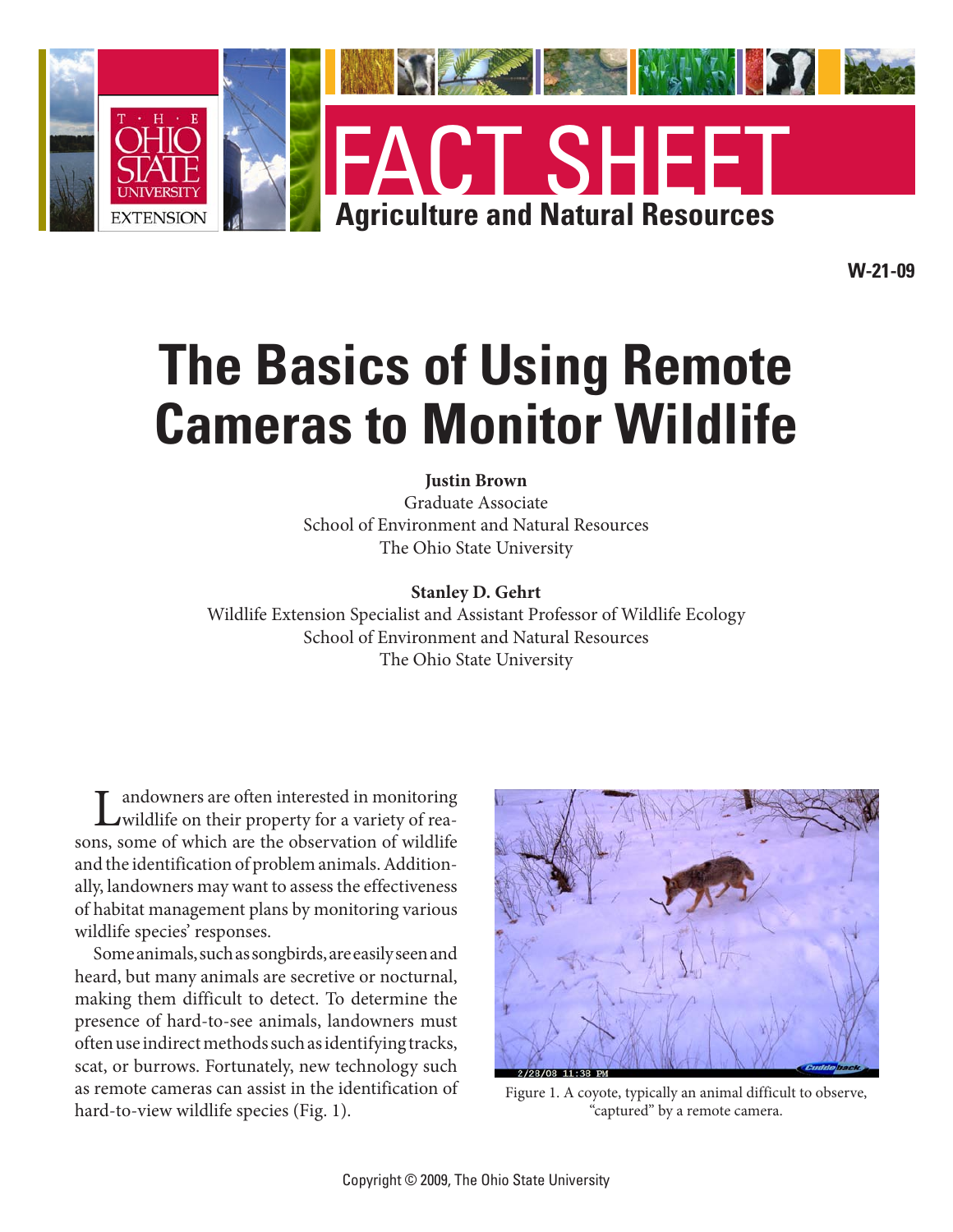Remote cameras have become increasingly accessible and affordable to the general public. These cameras, also known as trail cameras, are often found in sporting goods stores due to their popularity among sportsmen. The Internet is also a great source for finding trail cameras as well as reviews of different models and manufacturers.

Remote cameras can assist hunters with locating game, estimating population numbers, and understanding animal activity patterns (Fig. 2). However, remote cameras can also be used by anyone interested in observing wildlife. With the burgeoning market, options for trail cameras are changing rapidly and are becoming more affordable. For example, in 2008 we identified more than 30 manufacturers that designed and sold trail cameras with a wide variety of options and prices.



Figure 2. Wild turkeys, popular game animals, "captured" by a remote camera. This model of camera provides a time stamp, which can be helpful information for hunters.

Given the rapid advances in remote cameras, it is helpful to understand the associated terminology, options, and strategies for use. In this fact sheet, we describe camera options and considerations for use as monitoring tools for landowners interested in documenting wildlife on their property. Our review is not exhaustive, as new models enter the market each month. However, the general principles should be helpful for those that have limited experience with trail cameras.

# **Options and Terminology**

#### *Sensors*

Cameras with **active infrared (AIR)** sensors have triggers that consist of two pieces of equipment: an IR (infrared) transmitter that emits an IR beam, and an IR receiver that detects an IR beam (Fig. 3). The detection zone (the area the animal must enter to activate the camera) is a straight line, which can span up to 150 feet, between the transmitter and the receiver. The system will only activate and capture an image after an object enters the detection zone, thus breaking the IR beam for a specified period of time.

*Advantages:* The IR beam can be set at a desired height to exclude certain species. Also, these systems are relatively insensitive to changes in ambient temperature, including movement of sunlight.

*Disadvantages:* AIR systems are expensive and require much setup time to ensure that all system components are aligned. Furthermore, because AIR systems require only that the IR beam is broken, they are often activated by vegetation that enters the detection zone and breaks the IR beam. This can result in many images of leaves instead of animals.



Figure 3. A diagram of a typical AIR design.

Cameras with **passive infrared (PIR) sensors** represent a majority of the remote camera market and have triggers that consist of one piece of equipment that detects both heat and motion (Fig. 4). Motion is required, as the system is activated by a rapid change in the amount of heat detected in the detection area. Thus, if an animal does not move in the detection zone, the system will not detect a change and will not activate to capture an image.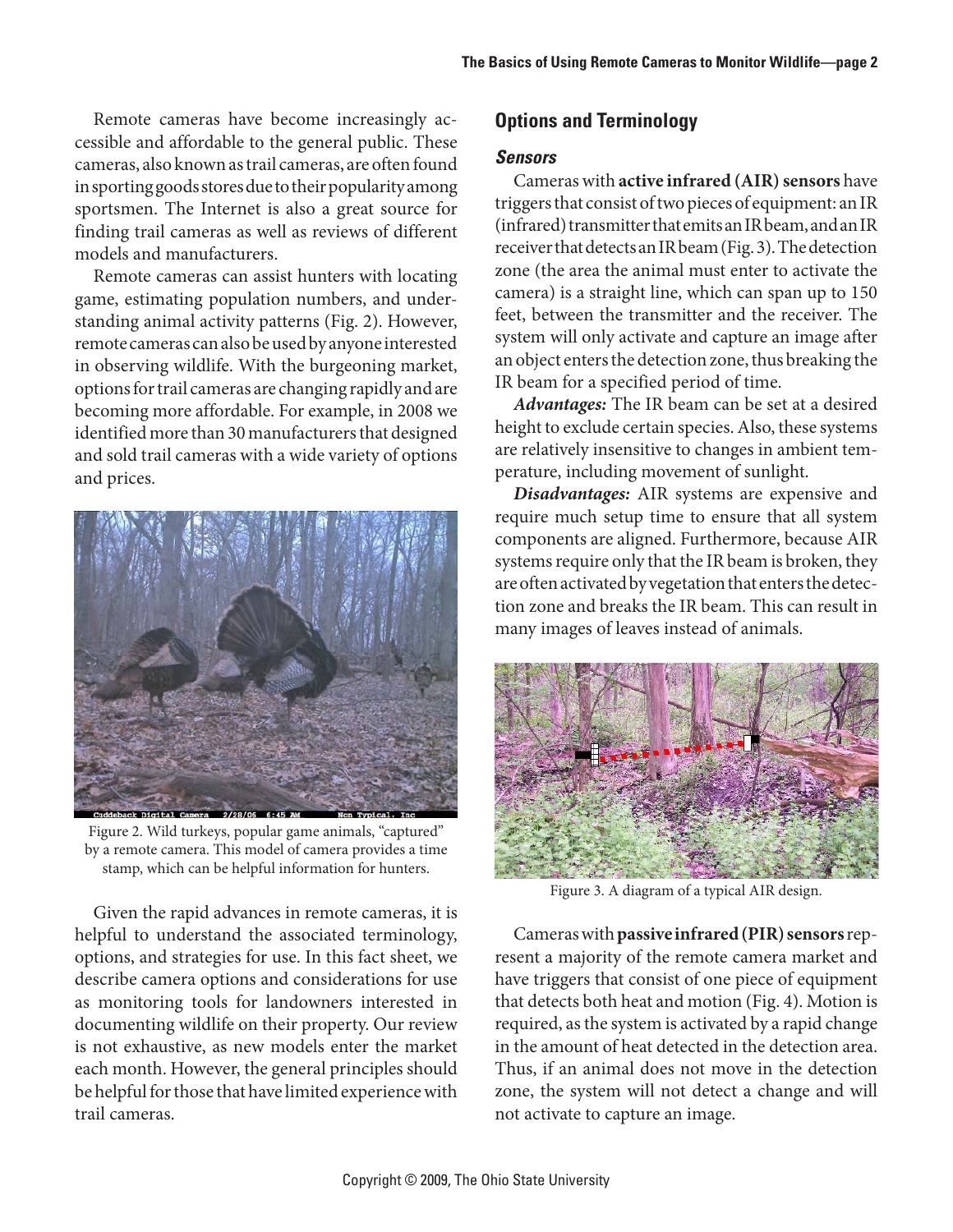Depending upon the system, the detection zone for many PIR systems has sensitivity adjustments, providing the user with the option to set the sensitivity high enough to detect even small amounts of change. PIR detection zones can also vary drastically in the amount of area they cover. Some systems have a long-wide detection zone that covers the entire photo area; others cover only a short-narrow strip in the middle of the photo area as well as everything in between. (See Detection Zone Size on page 5 for more information.)

*Advantages:* PIR systems are easy to setup, have large detection zones, and have low sensitivity to vegetative movement.

*Disadvantages:* PIR systems have a low tolerance for rapid changes in temperature or movement of sunlight through the detection area; therefore, PIR systems can often be activated by such events (due to heat detection). These systems are also less sensitive to small animal movement. Furthermore, high ambient temperatures can reduce a system's sensitivity to the presence of large animals.



Figure 4. A diagram of a typical PIR design.

#### *Flash*

**Incandescent flash** is the typical visible flash used by most cameras and is widely available by many different trail camera manufacturers. An incandescent flash can frighten wary animals. Furthermore, the bright visible light makes the system conspicuous, which increases the probability of theft at unsecure sites. However, an incandescent flash allows color images to be taken during night and day, but unfortunately, an incandescent flash system does not have nighttime video capability. The state of the state of Figure 5. A gray fox family "captured" by an infrared flash.

*Advantages:* Trail cameras equipped with incandescent flashes are typically less expensive than those equipped with infrared (IR) flash, and they will allow for color images during both night and day.

*Disadvantages:* The visible flash frightens some species of wildlife, consumes more battery power than a typical IR flash, and does'nt take nighttime video.

**Infrared flash** functions in the same way as incandescent flash but produces light that is not visible to humans or to most animals. Most trail cameras that use IR flash are in the 850 nm wavelength range and emit a slight orange glow—seen only when looking directly at the unit—when the flash is activated. Currently there are only a few trail cameras in the 900 nm wavelength range that do not glow orange; these systems produce a completely invisible IR flash. More models with IR flashes in the invisible range will likely become available in the near future. Cameras that use 900 nm wavelength require more power for the flash to illuminate the same area as cameras using the 850 nm wavelength and will likely require the use of NiMH or lithium batteries. IR flash has become a common option on trail cameras, as it is less likely to draw the attention of humans or influence wildlife activity at the camera site. IR flashes give trail cameras the ability to take nighttime and daytime video; however, all nighttime images are black and white.

*Advantages:* IR flash makes the system inconspicuous, and it will not frighten most animals. It also allows videos to be recorded at night, when nocturnal species are the most active.

*Disadvantages:* IR flash is more expensive than incandescent flash, and images are black and white when used at night (Fig. 5).

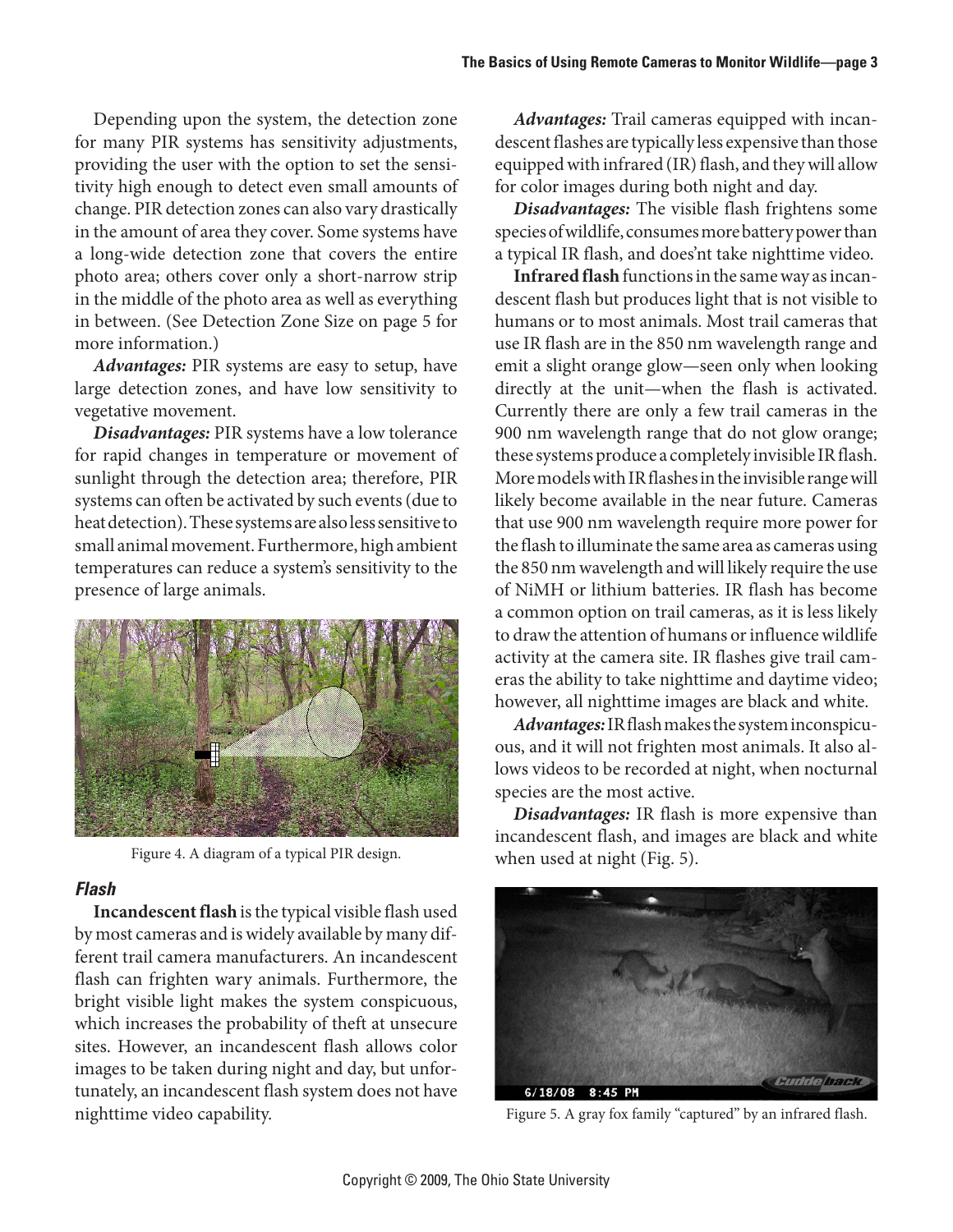# *Camera Type*

**35mm cameras** are very affordable but are becoming increasingly difficult to find due to the popularity of digital technology. They require film to record images and are limited by the number of exposures (typically 36) that can be recorded on a roll.

*Advantages:* These systems are inexpensive.

*Disadvantages:* These cameras can store only a small number of images, and the cost of film development can be high. Maintaining the system (e.g., changing film) can also be labor intensive.

**Digital cameras** have become very common as trail cameras. They store pictures based on a light detection sensor that breaks the image down into a digital format that is stored on the camera as digital data. Digital images can be stored in a variety of formats (e.g., JPEG, TIFF, GIF, BMP), all of which affect file size and image quality. Digital cameras can store a large number of images, all of which can be easily edited using photo editing software on a home computer. Many digital trail cameras allow images to be viewed in the field using an external or builtin LCD screen. Many also provide the capability to record video clips.

*Advantages:* Digital cameras can store a large number of images (depending upon memory card size). The photos are easily edited and can be viewed in the field, and many systems allow video to be taken. These systems can be left in the field for long periods of time, without changing batteries or memory cards.

*Disadvantages:* Digital cameras and memory cards usually have a high initial expense.

# **Additional Camera Options**

The following is a partial list of available camera options; however, more options are becoming available. Please note that not all options are available from every manufacturer.

## *Memory*

Digital cameras require memory for image file storage. Different cameras produce photos in different file formats (JPEG [most common], GIF, BMP, and TIFF), each of which requires more or less memory accordingly. It is also important to match the correct memory card (SD [secure digital], XD [xD-picture card], MS [memory stick], MMC [multimedia card], CF [compact flash], SM [smart media]) and memory card size (typically, a maximum of 2 GB) with the requirements and capabilities of different cameras.

## *Resolution*

Digital cameras record images within a predetermined resolution range, which can vary anywhere from 0.3 megapixels to 11 megapixels. An increase in resolution/megapixels increases the file size of each photo, thus reducing the total number of images that can be stored.

## *Images Per Triggering*

This feature typically allows the user to predetermine the number of images he/she wants taken each time the camera is activated. Increasing this number will help to ensure that all animals are photographed (as opposed to photographing only the first animal to break the detection zone).

# *Viewable in Field*

Digital images can be viewed on a TV monitor or built-in viewing screen and can be downloaded to a computer. A built-in screen or monitor is helpful during setup because it allows the user to see the camera's viewing area. This eliminates the possibility of missed photos due to poor alignment of the camera with the target area.

## *Information on Pictures*

Date, time, temperature, moon phase, location, and other input information can be printed on each picture (depending upon the camera unit purchased). This can be useful for filing images (by date) or obtaining information about activity patterns of animals.

# *Timer*

Many systems allow the user to set the camera to function during the day, night, or both. A timer can save battery life and memory storage by taking images during the time when target animals are most likely to be active.

## *Security Options*

Built-in security options for trail cameras range from cable locks, lock boxes, steel bars that can be locked on to the unit, and electronic passwords. Some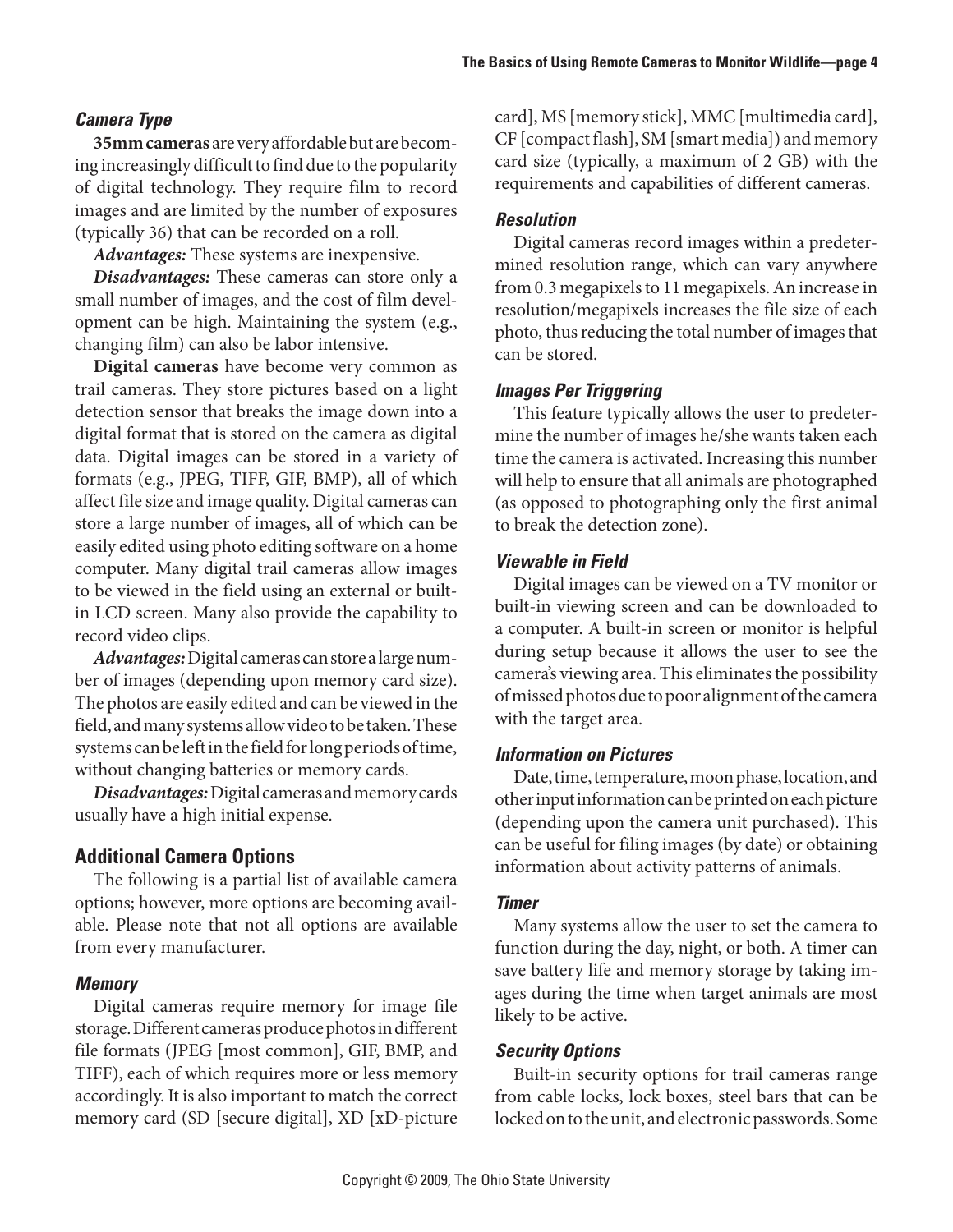systems allow personal contact information that is saved on the camera to be printed on all pictures in case the camera is ever lost or stolen. These security methods are designed to secure images and protect the camera from theft.

#### *Laser*

Some models have a built-in laser to help aim the camera during setup.

#### *Video Capability*

This option is only present on digital trail cameras or trail-monitoring systems that use a camcorder. Videos will use significantly more memory/storage than still images, and usually are not used for general surveillance. Systems vary in the available length of video recording, ranging from five seconds or more.

## *Detection Zone Size*

The detection zone is the area in which the IR sensor is able to detect motion and heat thus triggering the camera to take an image. Manufacturers vary widely in the size and shape of the area that is covered in the PIR detection zone, ranging from short and narrow to long and wide and everything in between. A long and wide detection zone provides the largest detection area, and will record images of animals that may not enter the center of the detection area. A short and narrow zone will provide the opportunity to capture the best images if the camera has a fast trigger speed, as the camera will only trigger when the animal is in the center of the image.

One must consider the camera's trigger speed (see below) and flash capabilities when determining the best size and shape of the detection zone. For example, the flash of a camera might not illuminate a detection zone that is too long, resulting in frustrating and indiscernible images of eye-shine. If the camera has a slow trigger speed and a narrow detection zone, moving animals move might make it all the way through the image area prior to the image being taken.

## *Trigger Speed*

*Trigger speed* refers to the amount of time that elapses between camera activation and picture-taking. Trigger speed varies from 0.15 seconds to 5 seconds.

A quick trigger speed is important because it will provide the best opportunity to record an image of an animal moving through the detection area.

## *Recovery Speed*

*Recovery speed* refers to the amount of time that elapses between successive pictures. Recovery speed ranges from near instantaneous to 60 seconds. A quick recovery speed will provide the best opportunity to record multiple images of the same animal, as well as all the animals in a group/herd.

Cameras with wide detection zones, fast trigger speeds, and fast recovery speeds provide the best opportunity to record multiple images of animals moving through the view.

# *Wireless Picture Transmission/Camera Control Capability*

Using a license-free radio frequency system, some camera systems can send recorded images to a computer base station up to two miles away. From the base station, settings on all cameras can be changed without having to visit each camera site. Furthermore, camera systems such as these can be arranged in twomile increments from base station, allowing images outside of the base station's range to be relayed to the base station via cameras along the way (Fig. 6).



Figure 6. Cameras arranged in a series allow images to be relayed from cameras outside the transmission range of a base station to other cameras within range of the base station.

## *Cell Phone Capability*

Images taken from a trail camera can be viewed online or sent to a cell phone. The camera settings can be altered wirelessly from a computer. When deciding whether to purchase a cell phone-capable camera, one should consider cost as well as the cell phone coverage available in the location where the camera will be used.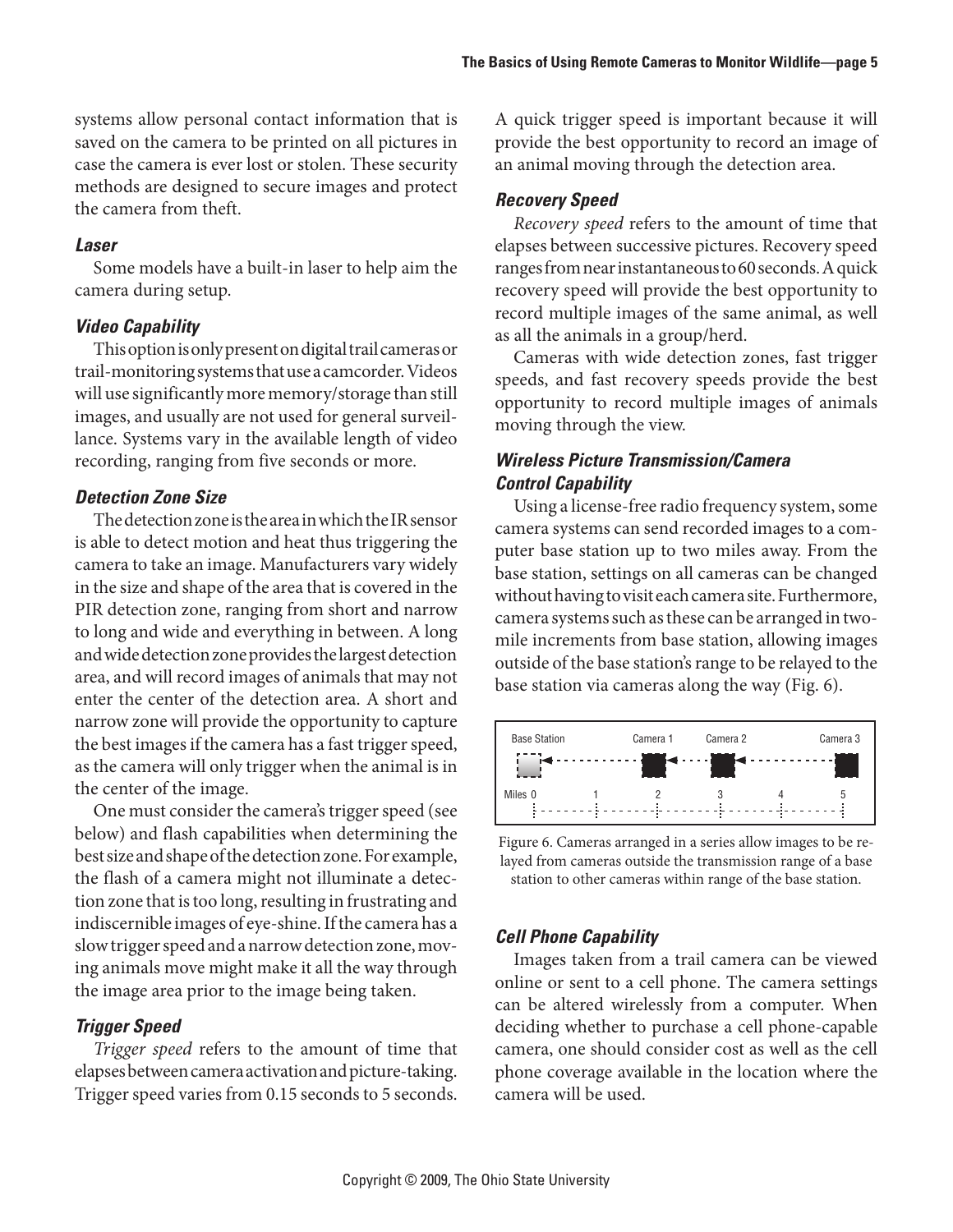# **Trail Camera Accessories**

#### *Solar Chargers*

Solar chargers allow a camera to run for an extended period of time without changing its batteries.

## *Additional Motion Detectors*

Additional motion detectors can be used to increase the size of the detection zone, or they can be placed along the trail prior to the camera so that the video starts before the animal reaches the detection zone. This can minimize the chance that animal activity will be missed due to slow trigger speed.

## *External Batteries*

External batteries allow a camera to operate for an extended period of time without having to replace internal camera batteries.

#### *Transportable Image Viewer*

A transportable image viewer allows photos to be viewed in the field using a handheld card reader and viewing device. Some camera brands allow the use of a small portable TV to view images.

#### *Security Boxes*

Trail cameras can be placed in metal lockboxes that provide additional security from theft and destruction.

## *Camera Mount*

A camera mount provides stable support for a camera, and is also available in a tripod configuration.

# **Remote Camera Strategies**

## *Placement*

Camera placement is important when using trail cameras, as it can affect the quality of the images as well as the efficiency of the triggering mechanism. In order to optimize the use of trail cameras, they should be placed on trails, latrines, buck scrapes or rubs, food plots, water sources, bird feeders, or any other area that is likely to attract the species of interest. It is important to carefully aim the camera at the desired location. If the system is pointed in the wrong direction or aimed too high or low, the camera may not activate at the proper times. If a camera is placed in an area where an animal is just passing by (e.g., on a trail), it should be pointed so that the animal will be in the detection zone of the camera for as long as possible, as all systems have some delay (potentially up to 4 seconds) between detection and recording. For example, rather than aiming the camera at a 90° angle to a trail, aim the camera up or down a trail. Keep in mind that the delay is longer at night because the camera must power up the flash prior to activating.

Cameras should be placed at least 5 feet from any bait or area of attraction. This will reduce image overexposure due to the flash, and it will help ensure that the animal is in the best part of the picture frame (Fig. 7). Orienting cameras in a north- or south-facing direction will prevent back-lighting of the subject (thus overexposing the images) and will reduce the chance of the sun activating the PIR sensor. Also, strapping or nailing the camera to a tree or post that will not move in the wind will help eliminate unwanted images that may be taken due to camera movement.



Figure 7. A bird carcass was used to attract this coyote. A feather is hanging from its mouth.

#### *Vegetation*

Vegetation that surrounds the camera can interfere with the performance of the system in several ways. PIR and AIR sensors may be triggered by moving vegetation, but AIR systems (which require only that an IR beam be broken) are more sensitive to this problem. At night, flash effectiveness can be reduced because light from the flash can be absorbed by surrounding vegetation resulting in poor image quality.

Be sure to clear away any branches or leaves that potentially block the camera unit. However, be careful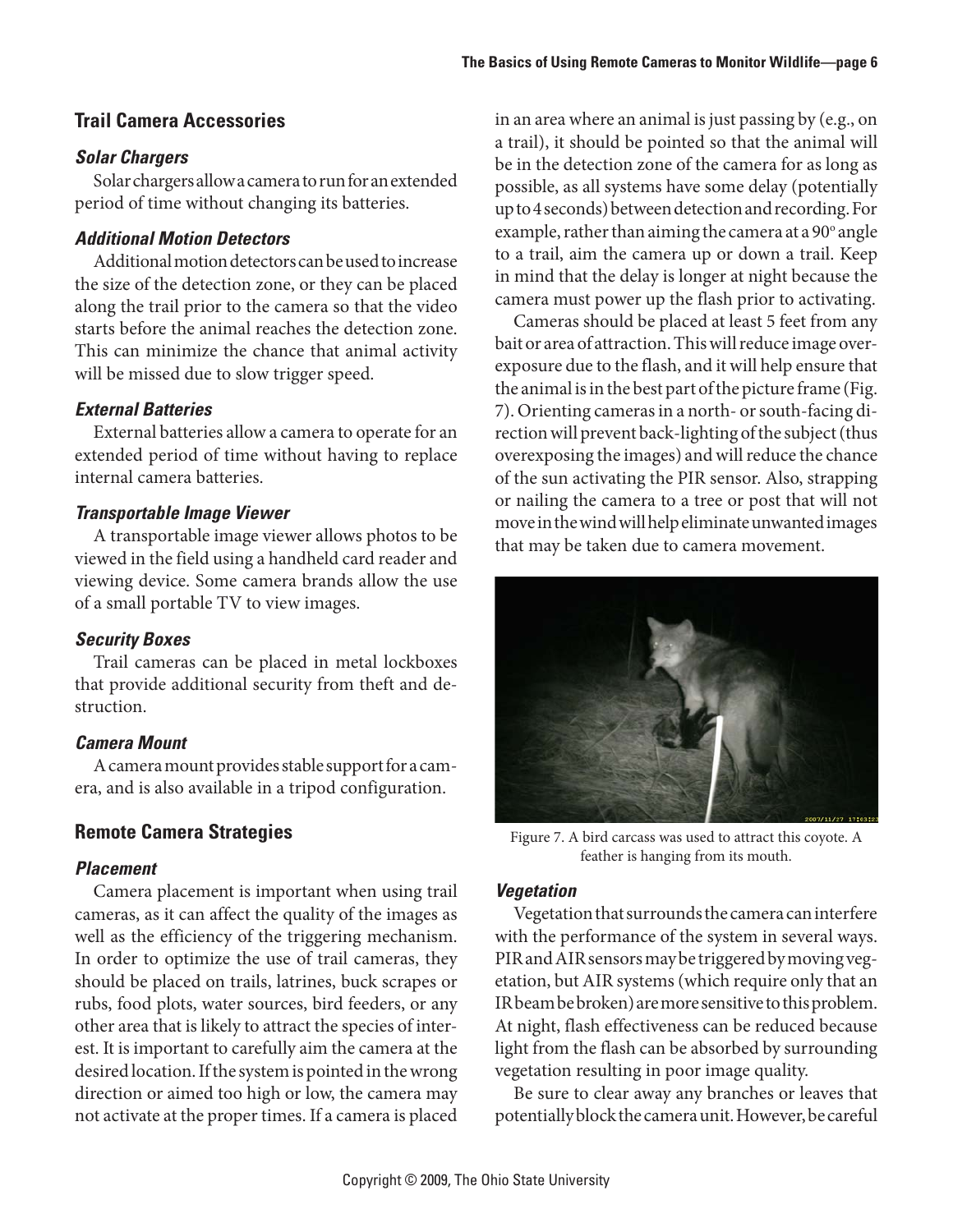not to clear so much vegetation that the natural surrounding of the camera is affected. Doing so might deter certain species from entering the detection area and might attract unwanted human attention.

## *Camera Testing*

Sometimes cameras don't function correctly and won't trigger when an animal is in the detection zone. For this reason, each camera should be tested regularly. To test if a system is functioning properly, place it in an area where hair might be left if an animal passes by. If animal signs are detected but the system doesn't trigger, the system might not regularly detect certain species or animals. Keep in mind, however, that the size of an animal and/or distance between it and the system can affect whether the system will activate when that particular species is in the detection zone.

## *Sensitivity*

Remote cameras are important tools for wildlife managers, landowners, and hunters. The use of remote cameras has varied, but their popularity for monitoring deer has had an impact on the market. Consequently, some brands of cameras might not work well for smaller species and this is important to consider when selecting cameras. On systems that have an adjustable PIR sensor, the sensitivity can be set at a higher level for use on smaller species.

## *Additional Strategies*

The chance of capturing successful images increases when the habits of the species to be photographed are considered. Wildlife species vary in their choice of habitats, trails, and types of foods. Water sources attract nearly all wildlife species; therefore, ponds, cattle troughs, and streams are natural focal points for wildlife and are great places to set up trail cameras.

It is also possible to attract some animals to specific locations by using bait or lures. Depending upon the target species, a piece of meat or some other type of food can be used as bait. Lures, however, are commercial products made from glands, urine, or other body products of the target animal or its prey. Lures are often available at sporting goods stores, where hunting and trapping supplies are sold.

## *Using Cameras for Research*

Use of remote cameras in research has varied greatly and has provided researchers insight into many aspects of wildlife behavior that could not have been obtained without this technology. For instance, trail cameras have been used to estimate populations of jaguars, ocelots, and other species that can be distinguished by unique markings. More recently, trail cameras have been used to estimate deer populations, initially by estimating the number of branch-antlered bucks (as it is possible to identify individuals from antler structure, such as Fig. 8). Once the number of bucks is known, the rest of the deer population can be estimated by using images from the same cameras to estimate the buck-to-doe ratio, doe-to-fawn ratio, and branch-antlered buck-to-spike-buck ratio (Jacobson et al., 1997).

Remote cameras have also been used to study nest predation, nesting behavior, feeding ecology, scavenging behavior, activity patterns, behavioral interactions, presence-absence monitoring, population estimates, and population-estimating parameters (Cutler & Swann, 1999).



Figure 8. An antlered buck "captured" by a PIR device. The presence of antlers or other distinguishable features enables one to identify individual animals.

## **References**

- Cutler, T. L., & Swann, D. E. (1999). Using remote photography in wildlife ecology: A review. *Wildlife Society Bulletin, 28,* 630–635.
- Jacobson, H. A., Kroll, J. C., Browning, R. W., Koerth, B. H., & Conway, M. H. (1997). Infraredtriggered cameras for censusing white-tailed deer. *Wildlife Society Bulletin, 25,* 547–556.